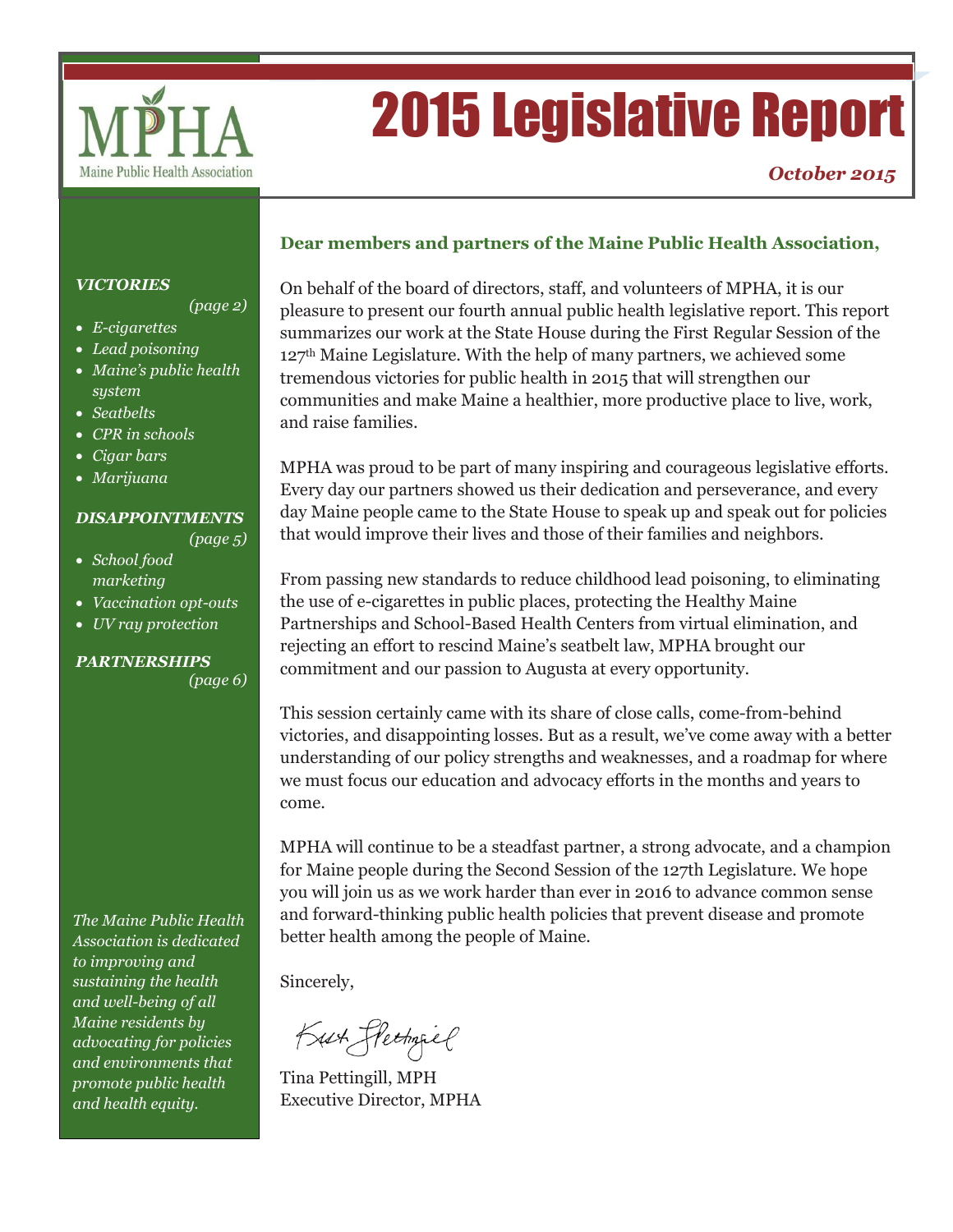# *Public Health Policy Wins*

# **E-cigarette victory! Maine becomes 4th state to prohibit e-cigarette use in public spaces**

E-cigarette usage among youth has reached alarming levels and is now understood to be a dangerous pathway to addiction.

In 2014, e-cigarettes were the most commonly used tobacco product by both high school and middle school students and usage tripled among middle and high school students from 2013 to 2014. Both the Centers for



Disease Control and Prevention and the U.S. Food and Drug Administration are urging states to develop comprehensive tobacco control and prevention strategies for youth that focus on all tobacco products, not just traditional cigarettes.

In response, MPHA strongly supported LD 1108, "An Act To Protect Children and the Public from Electronic Cigarette Vapor". LD 1108 updated the definition of "smoking" in Maine law to include e-cigarette vapor, and in this way swept e-cigarettes into Maine's restrictions on smoking in public places.

After passing in both the House and the Senate, MPHA and our partners waited for what we thought would be an inevitable veto by the governor. But in a very public gamble near the end of the session, Governor LePage missed the deadline to veto dozens of bills and LD 1108 became law without his signature.

In Maine, electronic smoking devices will now be treated just like any other type of traditional smoking mechanism and will be banned in public places. This was an unexpected victory that will have a significant impact on our efforts to reign in the sky-rocketing use of e-cigarettes among youth and young adults.

#### *Bill sponsor:* **Representative McCabe of Skowhegan**

*Final disposition:* **Becomes law on October 15th without the governor's signature**

# **MPHA helps Maine kids get the lead out**

There is no known level of lead exposure that is considered safe. It accumulates in our bodies, affects multiple systems, and is particularly harmful to young children. And lead poisoning is entirely preventable. Until this year, Maine law had done little to address the consequences of older housing units that contain lead-based paint.

MPHA was pleased to join many other stakeholders in advocating for passage of LD 1115, "An Act To Make the State's Standard for Lead Exposure Consistent with the Federal Standard". The premise behind LD 1115 was simple: identify children with lead in their blood at an earlier age and with lower blood levels, figure out where the exposure is occurring and eliminate it.

LD 1115 had strong support among lawmakers and it was ultimately integrated into the state budget and funded within the Fund for a Healthy Maine. Its passage makes Maine the first state in the nation to adopt the federal Centers for Disease Control and Prevention's updated lead poisoning intervention protocol. These new standards will ensure we are intervening early, when children have lower levels of lead in their blood, and move us more quickly toward elimination of childhood lead poisoning in Maine.

#### *Bill sponsor:* **Senator Volk of Cumberland**

*Final disposition:* **Passed as part of state budget and became law**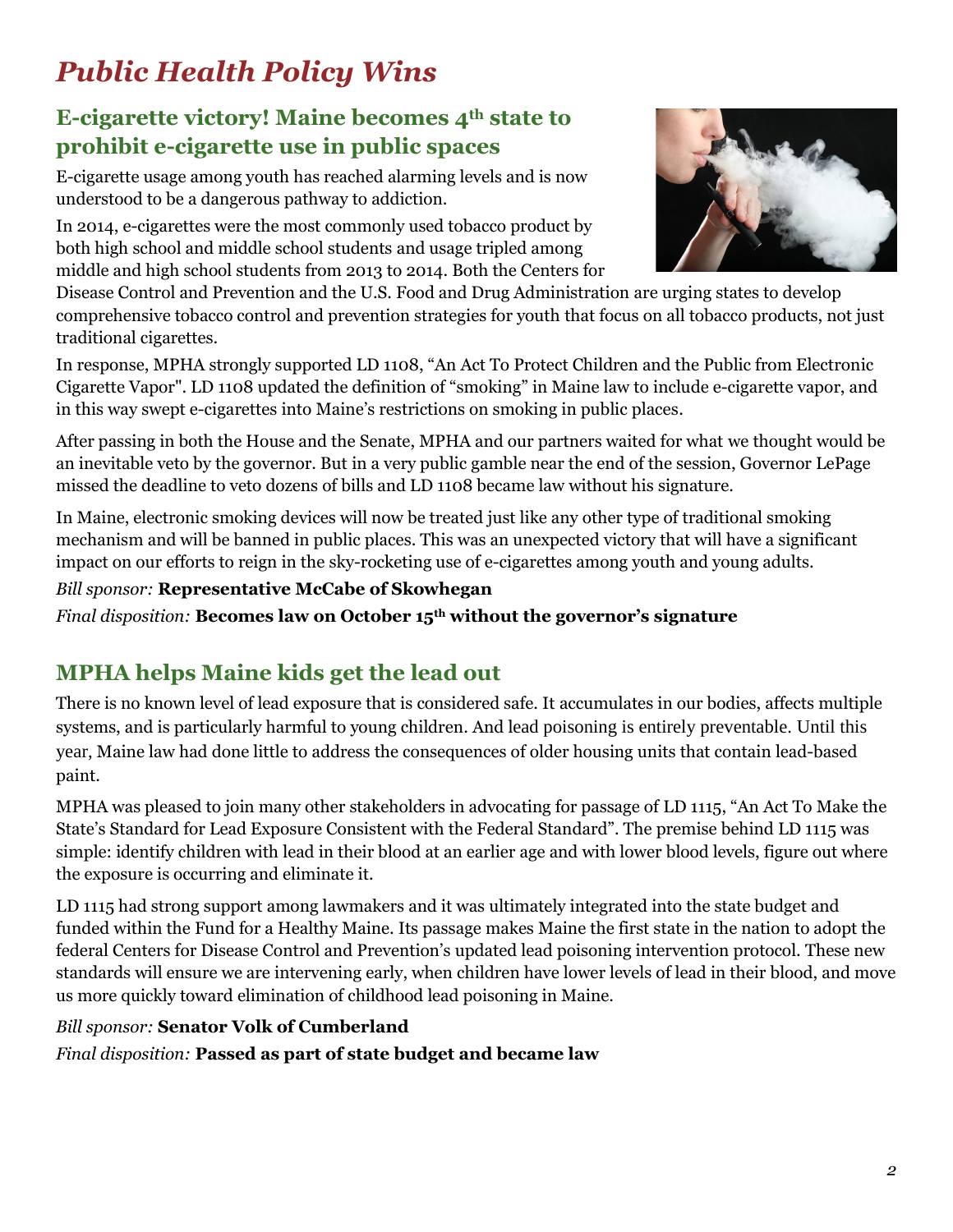# **Maine's public health system preserved!**

Maine is one of only three states without a system of local or county public health departments. Instead, the Fund for a Healthy Maine supports the Healthy Maine Partnerships, which provide the necessary platform for communities to draw down additional private, state, and federal resources for education, prevention, school-based health care, emerging health threats, local policy change, and other traditional public health department services.

As part of this year's state budget, the governor proposed dismantling Maine's public health system and moving Healthy Maine Partnership funds into primary care. Forcing this choice between disease prevention and primary care created a false dilemma for policymakers. MPHA and our advocacy partners undertook an extensive education effort so lawmakers would understand that both must co-exist in order to effectively prevent tobacco use and substance abuse, support physical activity and healthy eating, and promote health in every region of the state.



MPHA's advocacy and education efforts were powerful and relentless. We engaged grassroots and grasstops activists, pushed out the story of what was happening via traditional and social media, and produced hardhitting fact sheets and infographics to ensure the issue was well-understood by decision-makers, reporters, and community members. The response from health care providers, public health professionals, students, business leaders, locally-elected officials, and members of the public was tremendous. On the day of the public hearing MPHA organized a 200-person rally and press conference in the Hall of Flags. Our advocacy efforts were very effective and in the end, this short-sighted, high-risk proposal was dropped by the Appropriations Committee. The final bipartisan budget passed overwhelmingly and a veto by the governor was easily overridden.

This proposal was undoubtedly one of the most dangerous and credible threats we have seen to Maine's public health system. It highlights how diligent we must continue to be in our policymaker education efforts. But it also offered us a chance to improve legislators' understanding of how Maine's efforts to prevent tobacco addiction have stalled in recent years, and how Maine youth and young adults are at far greater risk as a result. There is reason to hope that our extensive education efforts this session will lead to real and positive improvements in Maine's commitment to best practice public health interventions in the years to come.

*Bill Sponsor:* **(Governor's Budget Bill) Representative Chase of Wells** *Final disposition:* **Rejected by Appropriations Committee; Dead**

# **Proposal to overturn seatbelt law rejected**

Despite the clear health and safety benefits of Maine's seatbelt law, as well as overwhelming public support, a bill was introduced this session to overturn Maine's 20-year-old seatbelt law for adults.

LD 112 "An Act To Eliminate the Requirement that Adults Wear Seat Belts" was immediately and forcefully opposed by health care professionals, members of law enforcement, and first responders. In addition to MPHA, testifiers at the public hearing before the Transportation Committee included Eastern Maine Medical Center, AAA of Northern New England, and Lifeflight of Maine. Testimony highlighted the simplicity of the seatbelt's role in saving lives, the successful increase in seatbelt usage within Maine, and the federal funding implications if Maine's seatbelt law was to be rescinded. Common sense prevailed and the committee voted unanimously "ought not to pass", thus sealing the bill's fate before the full House and Senate.

*Bill sponsor:* **Senator Brakey of Androscoggin** *Final disposition:* **Failed in committee; Dead**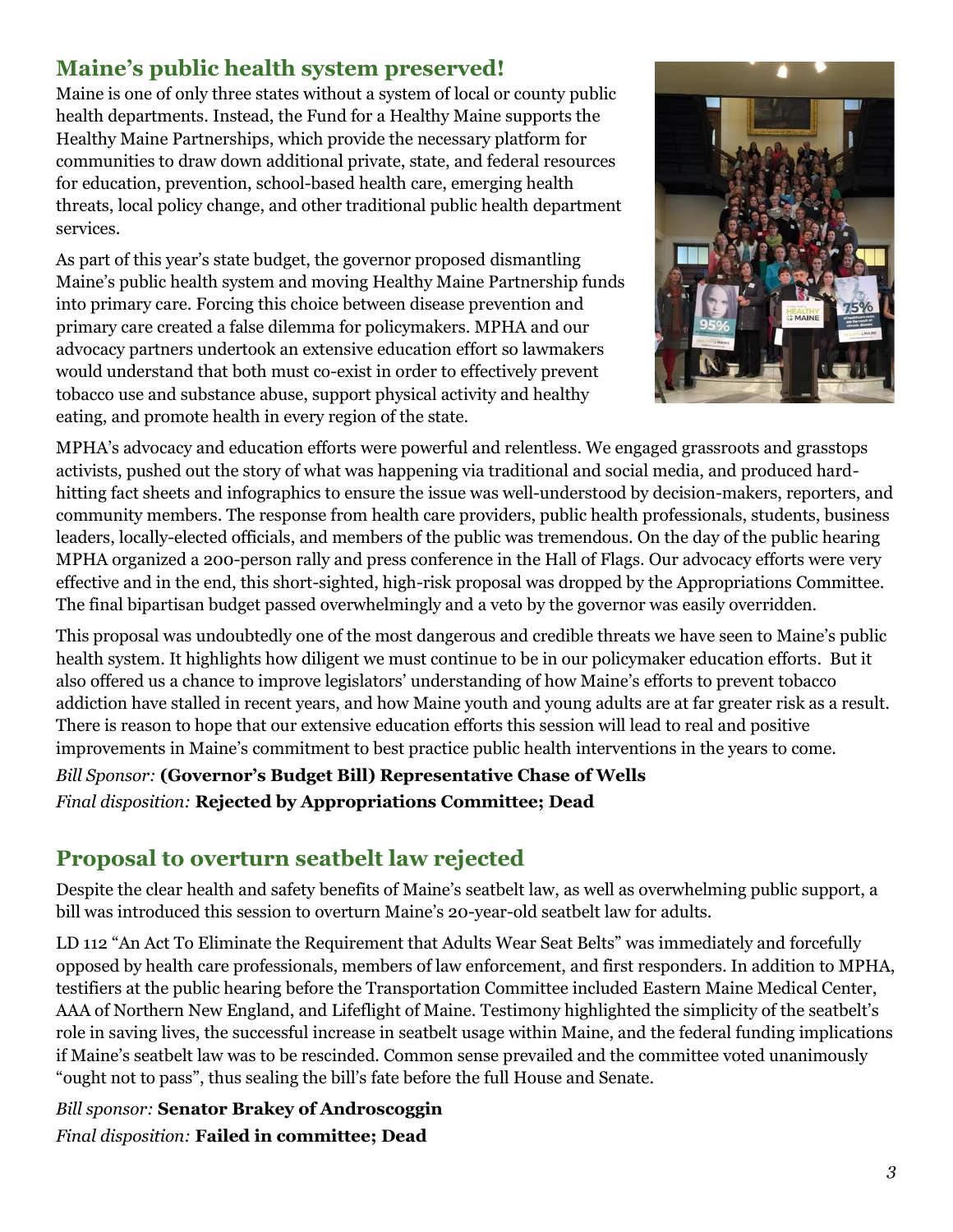# **Maine school children will now be taught CPR**

Though it takes less than 15 minutes and is free to learn with online tools from the American Heart Association, only 30 percent of Americans know cardiopulmonary resuscitation, or CPR. When we increase the percentage of bystanders who can help in an emergency because they know CPR, we can increase the chances of survival for people experiencing a heart attack. But prior to this legislative session, Maine was one of 29 states that did not mandate CPR training for high school and middle school students.



LD 556 requires public schools to offer training to students on how to perform CPR and use automated external defibrillators, all without additional expense to local taxpayers. LD 556 easily passed in the House and Senate but was vetoed by the governor. Both chambers voted overwhelmingly to override the governor's veto and this sensible bill will become law. MPHA was proud to assist in this effort to improve survival rates for people who experience cardiac arrest.

#### *Bill sponsor:* **Representative Pouliot of Augusta**

*Final disposition:* **Vetoed by governor; Overridden by legislature; Becomes law on October 15th**

# **New loophole in smoke-free law prevented**

Mainers working in the restaurant industry can breathe a sigh of relief, thanks to the work of MPHA and our partners in ensuring the rejection of LD 821 "An Act To Promote Equity in Business Opportunity for Tobacco Specialty Stores".

In this latest attempt to carve a loophole in Maine's smoke-free laws, LD 821 would have allowed certain tobacco specialty stores to be licensed as a "cigar lounge", and they would then have been allowed to serve nonalcoholic and alcoholic beverages. This would have provided customers with a legal means to drink alcohol and smoke indoors and workers would be exposed to secondhand smoke. LD 821 was the "camel's nose under the tent" as it would have undermined our state's strong workplace smoke-free laws by creating confusion and enforcement challenges in the short run, and opening up a cascade of loophole proposals in the years to come.

Despite its clear threat to public health, LD 821 came very close to passing. This serves as an important reminder that we must remain attentive in our efforts to protect the framework of Maine's tobacco laws.

#### *Bill sponsor:* **Senator Hamper of Oxford**

*Final disposition:* **Dead in non-concurrence** (Senate passed; House rejected)

## **More attempts to legalize marijuana fail**

MPHA is firmly opposed to creating a third legal drug in Maine so we worked closely with our advocacy partners to ensure that two bills designed to legalize the recreational use of marijuana did not pass. LD 1380 "An Act To Legalize, Tax, and Regulate Marijuana" and LD 1401 "An Act To Allow For and Regulate the Adult Use of Cannabis" were both rejected by the Criminal Justice and Public Safety Committee as well as the full House and Senate.

MPHA is opposed to recreational marijuana use based on several factors, including the decreased perception of harm by youth; the inevitable marketing to children; and the increased risk to society from impairment. MPHA will continue to oppose legalization of any drug that escalates social, public health, and health care costs.

*Bill sponsor (LD 1380):* **Representative Russell of Portland** *Final disposition:* **Failed in House and Senate; Dead** *Bill sponsor (LD 1401)*: **Representative Dion of Portland** *Final disposition*: **Failed in House and Senate; Dead**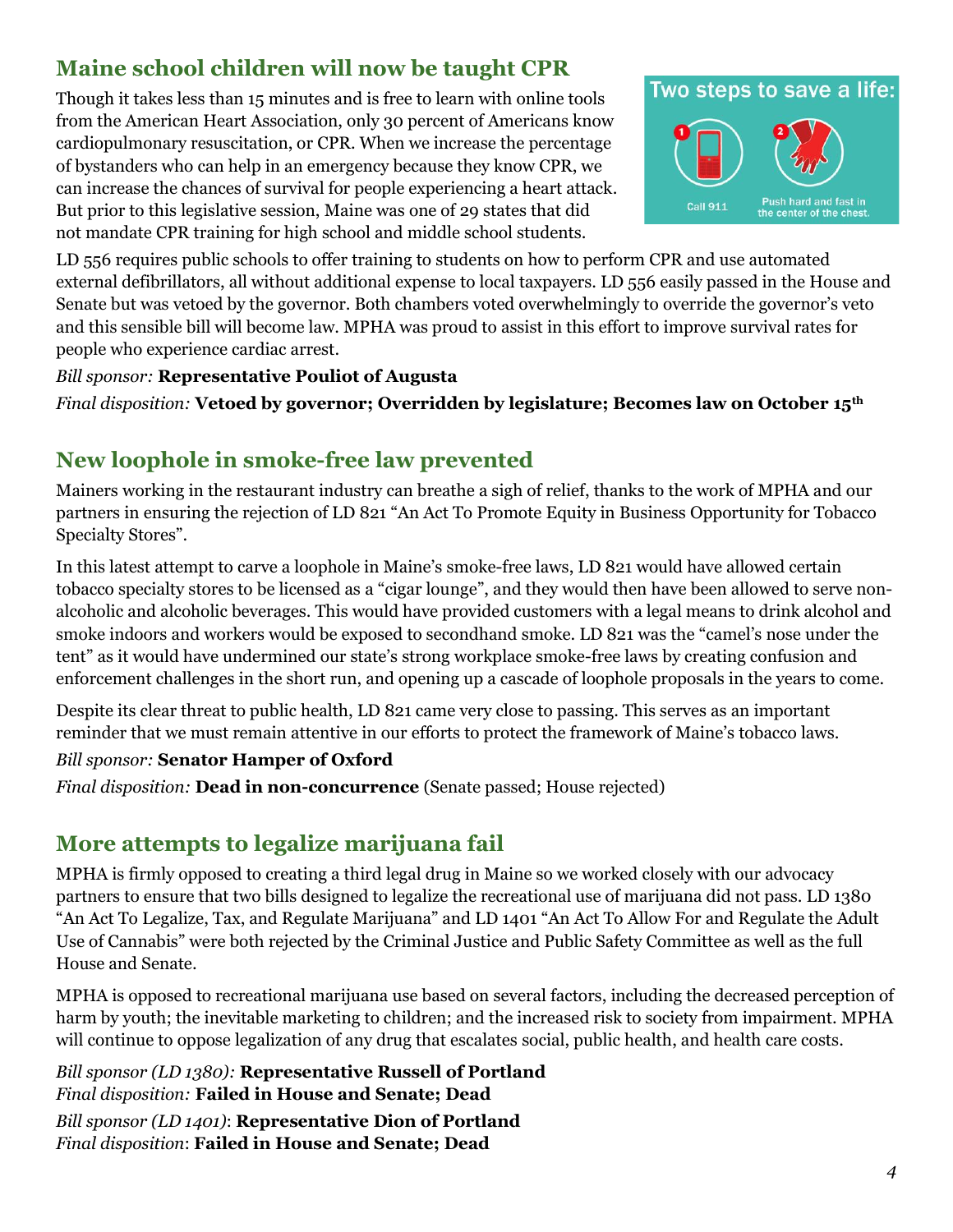# *Missed Opportunities for Public Health*

# **Governor vetoes school food marketing bill**

Almost half of fifth grade students in Maine can be classified as obese or overweight. The Centers for Disease Control and Prevention has declared that advertising of less healthy foods on school grounds impacts students' ability to make healthy food choices, and this is a contributing factor for obesity.

LD 985 would have required Maine's Department of Education to comply with federal standards for the marketing, advertising, and promotion of food in school buildings and on school grounds. LD 985 would also have prohibited the marketing or promotion of beverages except for water, 100% juice, and low-fat milk in school buildings or on school grounds.

After an excellent public hearing, including strong testimony from our partners at the University of New England, American Heart Association, and the Cancer Action Network, the committee passed LD 985 unanimously. Regrettably, Governor LePage chose to veto the bill and lawmakers failed to override.

MPHA won't give up on Maine kids as easily and will continue to advocate for these important policies that will help reduce childhood overweight and obesity.

#### *Bill sponsor:* **Representative Daughtry of Brunswick**

*Final disposition:* **Vetoed by governor; Sustained by legislature; Dead**

# **Improving parent education and reducing vaccination opt-outs vetoed**

Maine's immunization rate for children 19-35 months old is the 7<sup>th</sup> lowest in the nation. As a result, several bills related to childhood vaccinations were on MPHA's radar screen this year, including LD 471, "An Act To Improve Childhood Vaccination Rates in Maine".

In order to better educate parents about the risks and benefits of immunization and decrease the number who opt out of having their child vaccinated, LD 471 required parents to speak to a health care provider prior to receiving a philosophical exemption to routine childhood vaccination when enrolling a child in school or a licensed day care facility.

Led by the Maine Immunization Coalition, MPHA joined MaineHealth, Maine Medical Association, the Maine Chapter of American Academy of Pediatrics and others in supporting this bill. LD 471 passed through the House and Senate but was subsequently vetoed by the governor. In a disappointing setback for public health, the legislature fell five votes short of overriding the governor's position and the veto was sustained.

#### *Bill sponsor:* **Representative Sanborn of Gorham**

*Final Disposition:* **Vetoed by governor**; **Sustained by legislature; Dead**

## **Bill to protect Maine teens from harmful UV rays fails**

Melanoma is the second most common form of cancer in young people 15-29 years old. According to the Skin Cancer Foundation, people who use indoor ultraviolet (UV) tanners are 74 percent more likely to develop melanoma. The use of indoor UV tanning devices is considered among the most dangerous cancer-causing exposures by the World Health Organization.

Twelve states now prohibit indoor tanning for minors younger than age 18 and LD 123 would have created the same common sense protections in Maine. Unfortunately, the Maine Senate rejected the majority ought-topass report from the Health and Human Services Committee and LD 123 died in non-concurrence.

#### *Bill sponsor:* **Senator Gratwick of Penobscot**

*Final disposition:* **Dead in non-concurrence** (House passed; Senate rejected)